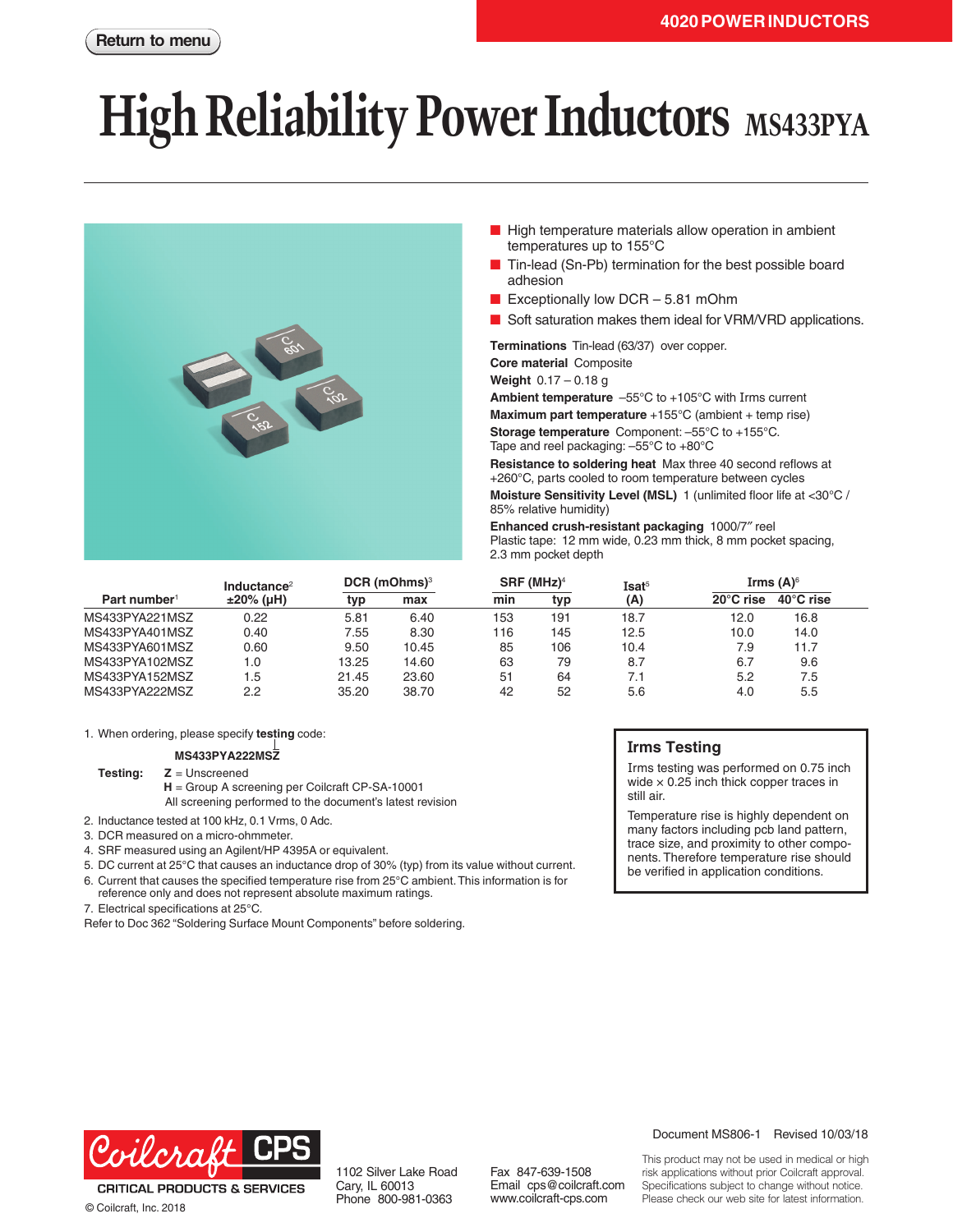

## **MS433PYA High Reliability Power Inductors**



© Coilcraft, Inc. 2018

1102 Silver Lake Road Cary, IL 60013 Phone 800-981-0363

Fax 847-639-1508 Email cps@coilcraft.com www.coilcraft-cps.com

Document MS806-2 Revised 10/03/18

This product may not be used in medical or high risk applications without prior Coilcraft approval. Specifications subject to change without notice. Please check our web site for latest information.